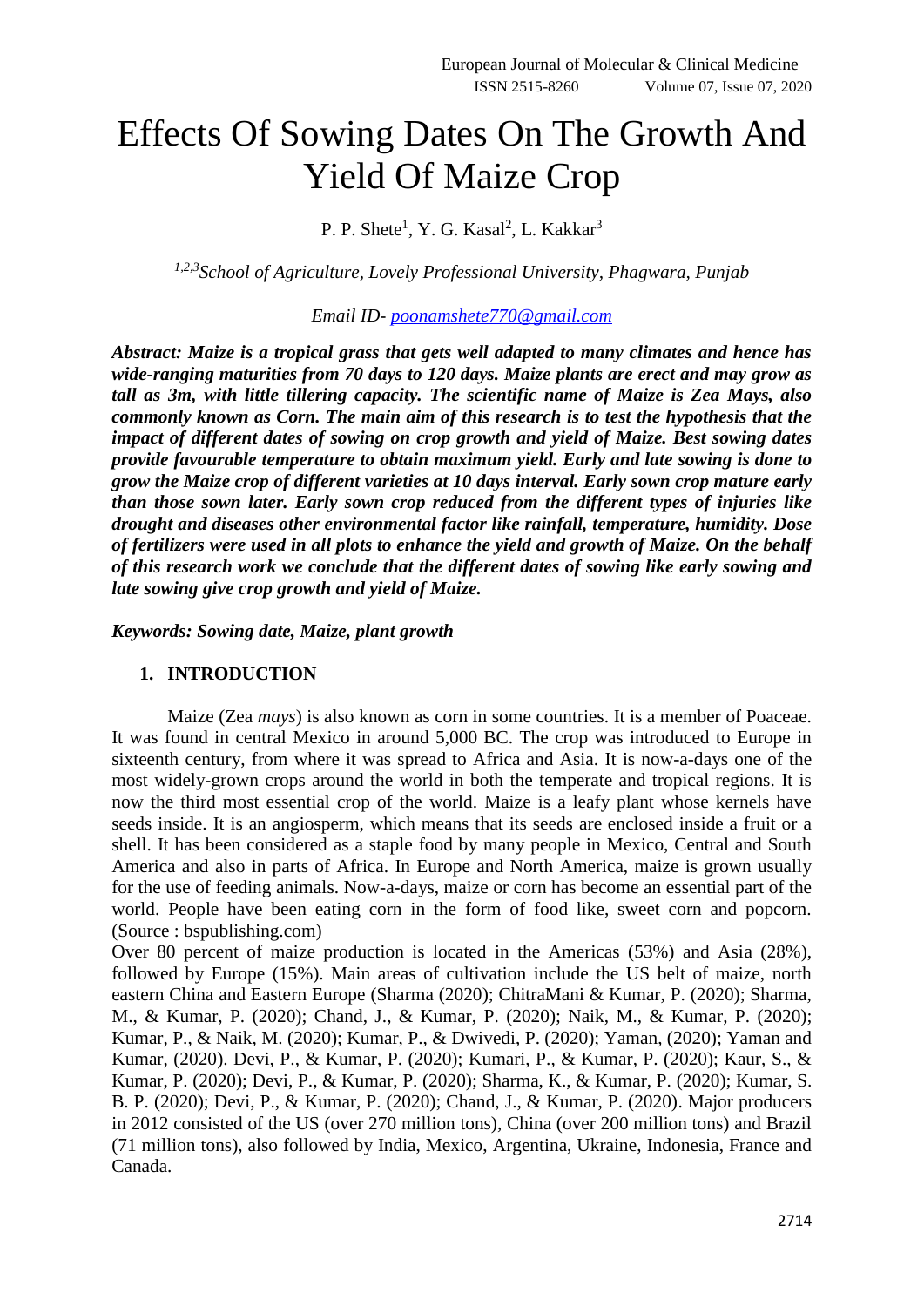Forage and Feed – It is used for livestock feeds for cattle poultry and piggery both in the form of seeds and fodder. The green fodder can be used as a fed to milch cattle to boost up the milk production to a considerable extent. The digest ability of maize fodder is higher than sorghum, bajra and non- leguminous forage crops. Food – In most developing countries, maize is consumed directly as food. In India, around 85 percent of the maize produced is used as food. Maize is most commonly used in the form of Chapatti, porridges, boiled or roasted green ears, breakfast food, and popcorn.

Temperature, rainfall, humidity, sunshine (day length) are important climatic elements that effect crop production (Sowunmi and Kintola, 2010). In agriculture, heat units are often known as growing degree days (GDD). Sometimes growing degree days are called growing degree units (GDU), but the two terms are identical (Kumar, P. (2019); Kumar, D., Rameshwar, S. D., & Kumar, P. (2019); Dey, S. R., & Kumar, P. (2019); Kumar et al. (2019); Dey, S. R., & Kumar, P. (2019); Kumar, P., & Pathak, S. (2018); Kumar, P., & Dwivedi, P. (2018); Kumar, P., & Pathak, S. (2018); Kumar et al.,2018; Kumar, P., & Hemantaranjan, A. (2017); Dwivedi, P., & Prasann, K. (2016). Kumar, P. (2014); Kumar, P. (2013); Kumar et al. (2013); Prasann, K. (2012); Kumar et al. (2011); Kumar et al. (2014).

Calculating GDD for a specific day uses a simple formula that involves subtracting a base or threshold temperature from the average temperature for the day. The base temperature is known as the threshold temperature, after which plant growth begins. Plant species differ for base temperature. The base temperature of corn is 10ºC (Rao, 2008). If the crop is sown on several dates of sowing and irrigation is provided on various crop growth stages which are crucial for the growth and development of the crop, the results may provide data sufficient to find the best option with logical understanding (Sharangi and Roychowdhury, 2014). Having these in view it was considered to take the experiment to determine optimum sowing date as well as effect on growth, phenology and Agro meteorological indices for maize varieties. (source : the bioscan.in)

# **2. MATERIALS AND METHOD**

The investigation entitled "Effects of sowing dates on the growth and yield of maize crop" involved a field experiment conducted during 2017-2018 at the agriculture research farm of, School of Agriculture at Lovely Professional University, Phagwara (Punjab) under field condition.

Soil samples were taken from different places from the experimental plots and were analysed for different parameters such as pH, EC, organic carbon, Nitrogen %, Pottasium %.

Required quantities of fertilizer as recommended by Punjab Agriculture University, was applied (120:60:40kg/ha) by using Urea, DAP and MOP as a source of N, P, K respectively. Half dose of NPK was applied at the time of sowing. Another half dose was applied in 2 intervals.

For the evaluation of parameters of Maize at different sowing dates, Maize was sown on 29<sup>th</sup> May 2018 (D1/T1), 8<sup>th</sup> June 2018 (D2/T2), 18<sup>th</sup> June 2018 (D3/T3) at the spacing of 60 cm X 20 cm. Effect of these sowing dates was observed on plant height, total no. of leaves, total no. of cobs, leaf length, stem girth and ear length and Cob yield without husk.

First irrigation was given at seedling sowing stage and next irrigation after five days of previous irrigation. These irrigations were applied according to the rainfall and soil moisture.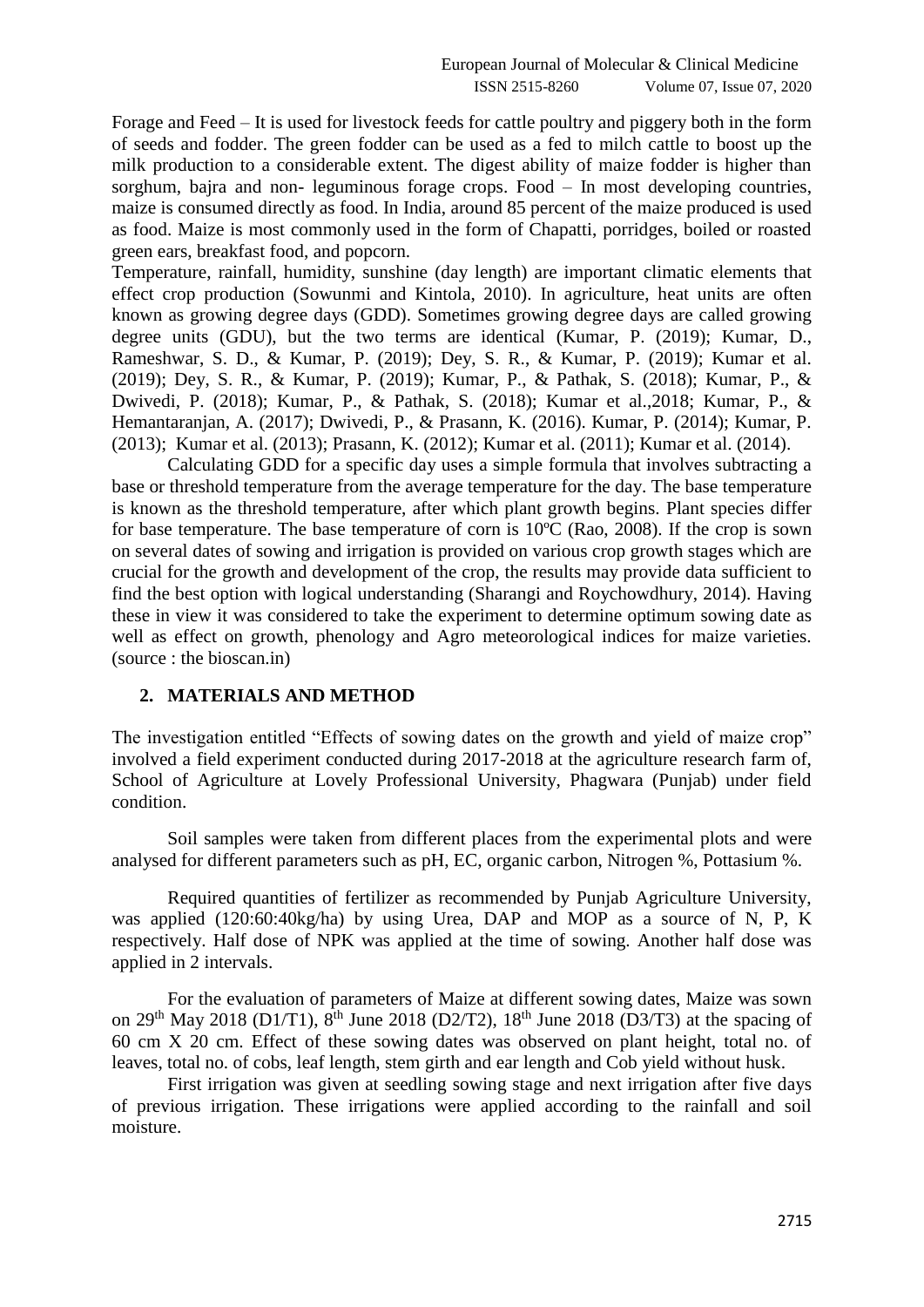# **3. RESULT AND DISCUSSION**

## *Plant Height*

Data illustrated in Table 1 reveals about effects of different sowing dates on plant height of the maize crop. The maximum plant height was recorded at third sowing date i.e. 18th June 2018, mean of which was observed as 1.587 cm. However, the minimum plant height was recorded at second sowing date i.e. 8th June 2018, mean of which was observed as 1.563 cm.

| <b>Sowing dates</b> | <b>Plant Height</b> |
|---------------------|---------------------|
|                     | $1.57ab \pm 0.669$  |
|                     | $1.563b \pm 0.669$  |
|                     | $1.587a \pm 0.078$  |

**Table 1: Effect of sowing dates on Plant Height**

#### **Number of Leaves**

Data illustrated in Table 2 reveals about effects of different sowing dates on Number of Leaves in each plant of the maize crop. The maximum number of leaves was recorded at third sowing date i.e. 18th June 2018, mean of which was observed as 3.714. However, the minimum number of leaves was recorded at first sowing date i.e. 29th May 2018, mean of which was observed as 3.615.

#### **Table 2: Effect of Sowing dates on total number of Leaves**

| <b>Sowing dates</b> | <b>Total number of leaves-1</b> |
|---------------------|---------------------------------|
|                     | $3.615b \pm 0.897$              |
|                     | $3.626b \pm 0.897$              |
|                     | $3.714a \pm 1.000$              |

# **Number of Cobs**

Data illustrated in Table 3 reveals about effects of different sowing dates on Number of Cobs in each plant of the maize crop. The maximum number of cobs was recorded at third sowing date i.e. 18th June 2018, mean of which was observed as 1.552. However, the minimum Number of cobs was recorded at second sowing date i.e. 8th June 2018, mean of which was observed as 1.418.

| Table of Effect of Varieties and Downig dates on total humber of cops |                             |  |
|-----------------------------------------------------------------------|-----------------------------|--|
| <b>Sowing dates</b>                                                   | <b>Total number of cobs</b> |  |
| D1                                                                    | $1.501a \pm 0.239$          |  |
| D <sub>2</sub>                                                        | $1.418b \pm 1.000$          |  |
| D <sub>3</sub>                                                        | $1.552a \pm 0.239$          |  |

**Table 3: Effect of Varieties and Sowing dates on total number of cobs**

# **Leaf Length**

Data illustrated in Table 4 reveals about effects of different sowing dates on Leaf Length of the maize crop. The maximum leaf length was recorded at first sowing date i.e. 29th May 2018, mean of which was observed as 8.527 cm. However, the minimum leaf length was recorded at third sowing date i.e. 18th June 2018, mean of which was observed as 8.395 cm.

#### **Table 4: Effect of Varieties and Sowing dates on leaf length**

| <b>Sowing dates</b> | <b>Leaf Length</b> |
|---------------------|--------------------|
|                     |                    |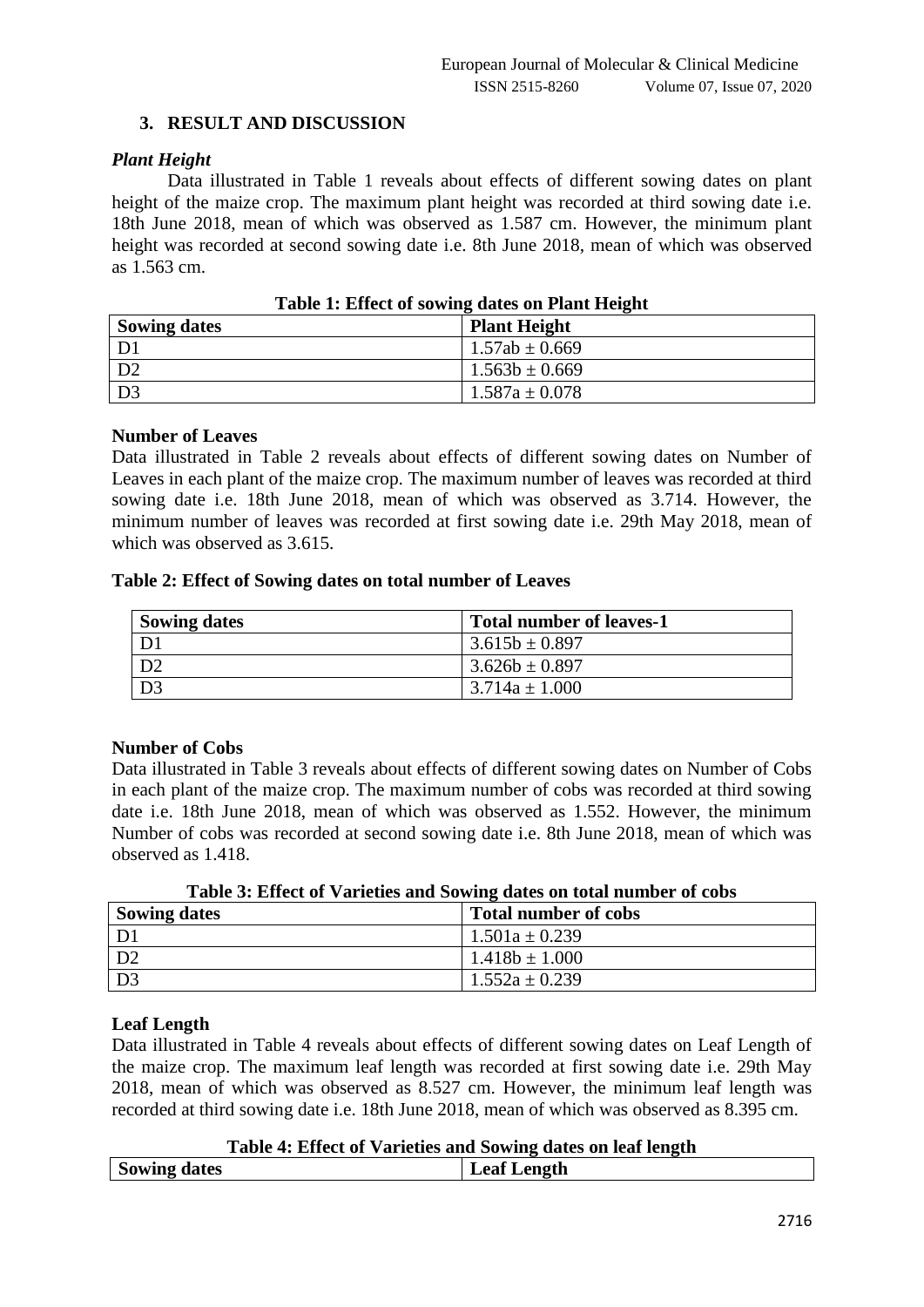European Journal of Molecular & Clinical Medicine ISSN 2515-8260 Volume 07, Issue 07, 2020

| D <sup>1</sup> | $8.527a \pm 0.333$ |
|----------------|--------------------|
| D2             | $8.497a \pm 0.333$ |
| D <sub>3</sub> | $8.395b \pm 1.000$ |

# **Ear Length**

Data illustrated in Table 5 reveals about effects of different sowing dates on Ear Length of the maize crop. The maximum ear length was recorded at second sowing date i.e. 8th June 2018, mean of which was observed as 5.496 cm. However, the minimum ear length was recorded at third sowing date i.e. 18th June 2018, mean of which was observed as 5.394 cm.

| Table 5: Effect of Sowing dates on Ear Length |                    |  |
|-----------------------------------------------|--------------------|--|
| <b>Sowing dates</b>                           | <b>Ear Length</b>  |  |
| D1                                            | $5.485a \pm 0.115$ |  |
| D <sub>2</sub>                                | $5.496a \pm 0.115$ |  |
| D3                                            | $5.394b \pm 1.000$ |  |

#### **Table 5: Effect of Sowing dates on Ear Length**

# **Stem Girth of Plant**

Data illustrated in Table 6 reveals about effects of different sowing dates and varieties on Stem Girth of the maize crop. The maximum stem girth was recorded at first sowing date sowing date i.e. 29th May 2018, mean of which was observed as 1.879 cm. However, the minimum stem girth was recorded at third sowing date i.e. 18th June 2018, mean of which was observed as 1.776 cm.

| TWOTE OF EXISTE OF DOMAINS WHERE ONE DECISION ON THE |                    |  |
|------------------------------------------------------|--------------------|--|
| <b>Sowing dates</b>                                  | <b>Stem Girth</b>  |  |
|                                                      | $1.879a \pm 0.838$ |  |
| D2                                                   | $1.867a \pm 0.838$ |  |
| D <sub>3</sub>                                       | $1.776b \pm 1.000$ |  |

# **Table 6: Effect of Sowing dates on Stem Girth**

# **Grain Cob Yield without husk**

Data illustrated in Table 7 reveals about effects of different sowing dates on Grain cob yield without husk of the maize crop. The maximum grain cob yield without husk was recorded at first sowing date sowing date i.e. 29th May 2018, mean of which was observed as 8.476 gha-1. However, the minimum number of rows was recorded at third sowing date i.e. 18th June 2018, mean of which was observed as 7.666 gha-1.

|  |  |  | Table 7: Effect of Sowing dates on Grain Cob Yield without husk |
|--|--|--|-----------------------------------------------------------------|
|  |  |  |                                                                 |

| <b>Replication or Varieties</b> | Grain cob yield without husk |
|---------------------------------|------------------------------|
|                                 | $8.476a \pm 1.000$           |
|                                 | $7.948b \pm 0.354$           |
|                                 | $7.666b \pm 0.354$           |

# **4. CONCLUSION**

Significant difference was recorded on different plant growth parameters such as plant height, total no. of leaves, total no. of cobs, leaf length, stem girth and ear length and Cob yield without husk by sowing at different dates. First sowing date i.e. 29<sup>th</sup> May 2018 was seen most desirable for the sowing of maize crop.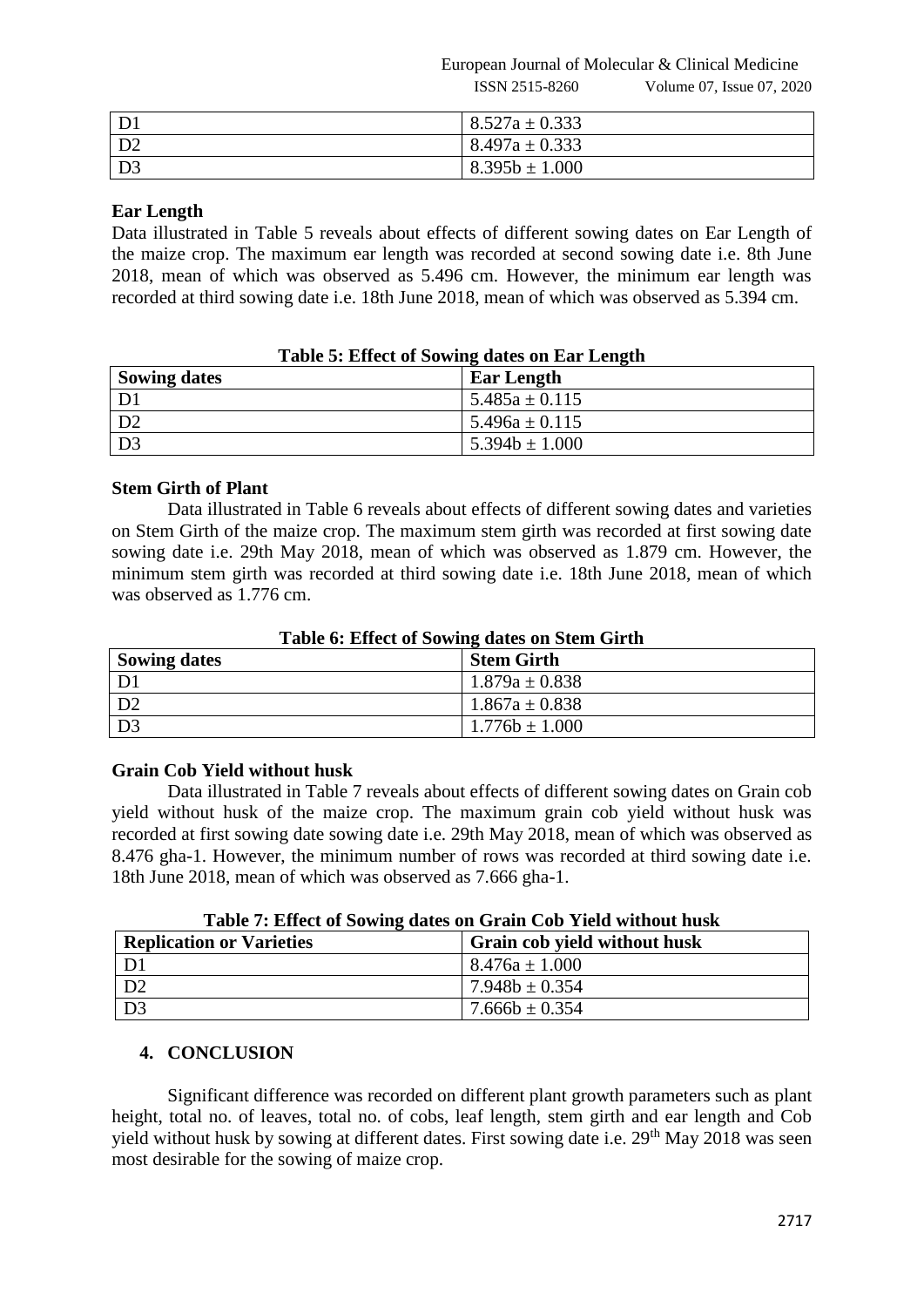#### **REFERENCES**

- [1] Allison, L.E., 1965 Organic carbon. In Black C.A., Ed., Methods of Soil Analysis, ASA-CSSA-SSSA, Madison, 1367-1389.
- [2] Rao Prasada, G. S. L. H. V., 2008. Agricultural Meteriology. Prentice-Hall of India Private Limited, New Delhi, 110 001.
- [3] Sharangi, A. B., Roychowdhury, A., 2014. Phenology and yield ofcoriander as influenced by sowing dates and irrigation. *The Bioscan*.9(4): 1513-1520.
- [4] Sowunmi, F.A., Akinto la, J. O., 2010. Effect of Climatic Variability on Maize Production in Nigeria. *Research Journal of Environmental and Earth Sciences*. 2(1): 19-30.
- [5] Subbiah, B.V. and Asija, G. L. (1956). A rapid procedure for the estimation of nitrogen in soils. *Curr. Sci.*, 25: 259-260.
- [6] Toth S. J.; Prince, A. L., 1949, Estimation of Cation Exchange capacity and Exchangeable Ca, K and Na contents of soils by flame photometer techniques. *Soil Sciences – An interdisciplinary Approach to Soil Research.* 67(6) : 439-446.
- [7] Web reference bspublishing.com
- [8] Web reference bioscan.in
- [9] Sharma, M. (2020). Plant Metabolites under Heavy Metal Research. In: *Metal Toxicity in Agriculture Crops: Emerging Trends* 275-296 (Eds: Prasann Kumar and Shipa Rani Dey, Scientific Publishers).
- [10] Sharma, M. (2020). Vacuole, Trichome and Hydropotes Sequestration. In: *Metal Toxicity in Agriculture Crops: Emerging Trends* 21-42 (Eds: Prasann Kumar and Shipa Rani Dey, Scientific Publishers).
- [11] Sharma, M. (2020). Role of Growth Hormone in Mitigation of Heavy Metal Stress. In: *Metal Toxicity in Agriculture Crops: Emerging Trends* 43-64 (Eds: Prasann Kumar and Shipa Rani Dey, Scientific Publishers).
- [12] Yaman & Kumar, P. (2020). Organic Farming and its Need, Importance, Ministries and Constraints for its adoption. Ashok K. Rathoure; Pawan Kumar Bharti and Jaswant Ray (Ed.), Vermitechnology, Farm and Fertilizer (103-111). New Delhi: Discovery Publishing House Pvt. Ltd.
- [13] Yaman. (2020). Heavy Metal Detoxification and Signal Transduction Pathway. Prasann Kumar (Ed.), Metal Toxicity in Agriculture Crops: Emerging Trends (387-422). Jodhpur (India): Scientific publisher.
- [14] ChitraMani, Kumar, P. (2020). Evaluation of antimony induced biochemical shift in mustard. Plant Archives, 20(2), 3493-3498.
- [15] Sharma, M., & Kumar, P. (2020). Biochemical alteration of mustard grown under tin contaminated soil. Plant Archives, 20(2), 3487-3492.
- [16] Chand, J., & Kumar, P. (2020). Yield attribute shift of mustard grown under cadmium contaminated soil. Plant Archives, 20(2), 3518-3523.
- [17] Naik, M., & Kumar, P. (2020). Role of growth regulators and microbes for metal detoxification in plants and soil. Plant Archives, 20(2), 2820-2824.
- [18] Kumar, P., & Naik, M. (2020). Biotic symbiosis and plant growth regulators as a strategy against cadmium and lead stress in chickpea. Plant Archives, 20(2), 2495-2500.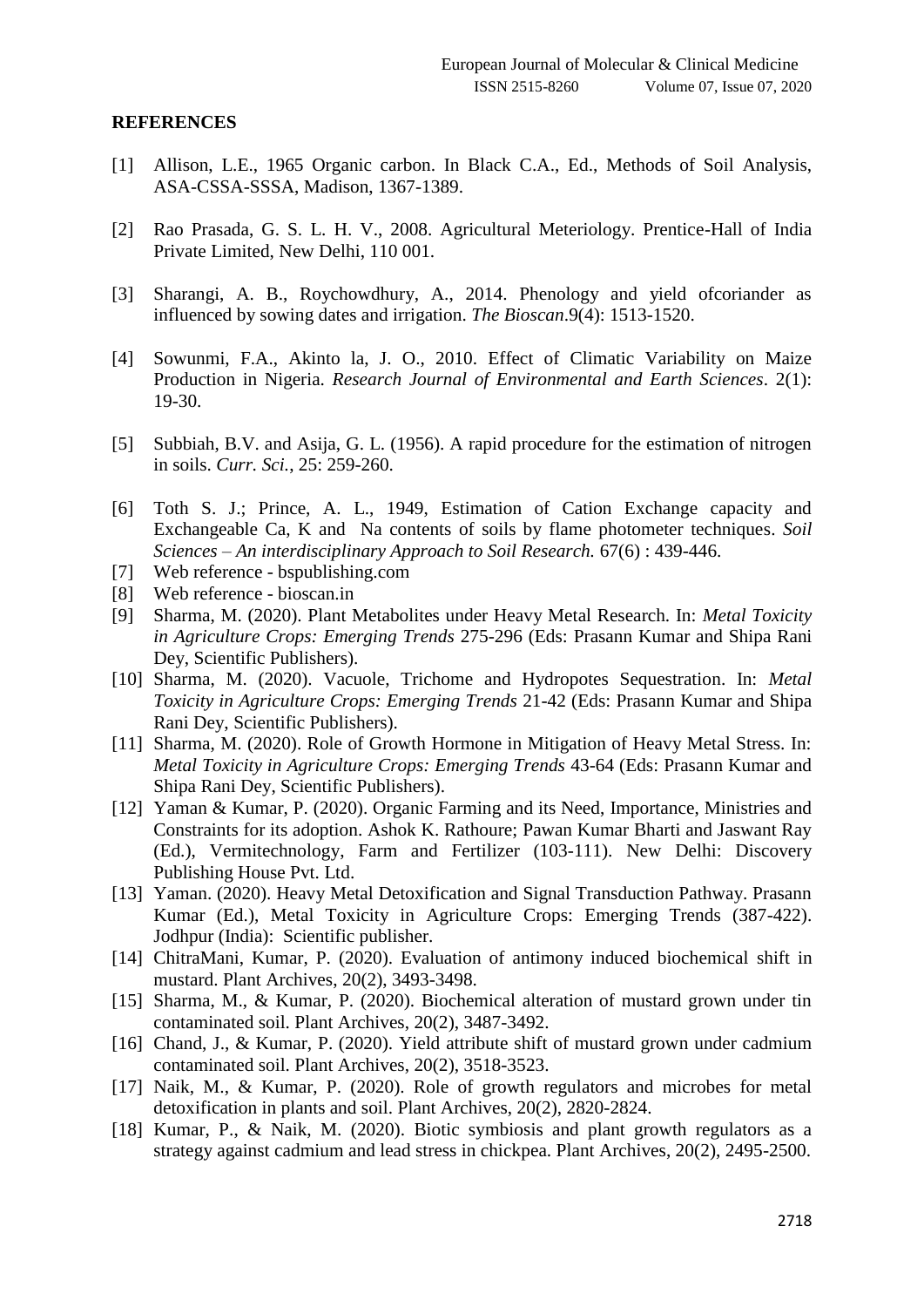- [19] Kumar, P., & Dwivedi, P. (2020). Lignin estimation in sorghum leaves grown under hazardous waste site. Plant Archives, 20(2), 2558-2561.
- [20] Devi, P., & Kumar, P. (2020). Concept and Application of Phytoremediation in the Fight of Heavy Metal Toxicity. Journal of Pharmaceutical Sciences and Research, 12(6), 795-804.
- [21] Kumari, P., & Kumar, P. (2020). Trichoderma fungus in mitigation of rhizosphere arsenic: with special reference to biochemical changes. Plant Archives, 20(2), 3512- 3517.
- [22] Kaur, S., & Kumar, P. (2020). Ameliorative effect of trichoderma, rhizobium and mycorrhiza on internodal length, leaf area and total soluble protein in mung bean (Vigna radiata [L.] R. Wilazek) under drought stress. Journal of Pharmacognosy and Phytochemistry, 9(4), 971-977.
- [23] Devi, P., & Kumar, P. (2020). Effect of bioremediation on internodal length and leaf area of maize plant cultivated in contaminated soil with chromium metal. Journal of Pharmacognosy and Phytochemistry, 9(4), 1408-1413.
- [24] Sharma, K., & Kumar, P. (2020). Mitigating the effect of biofertilizers on morphological and biochemical level in pearl millet grown under mercury toxicity. Journal of Pharmacognosy and Phytochemistry, 9(4), 955-961.
- [25] Kumar, S. B. P. (2020). Salinity stress, its physiological response and mitigating effects of microbial bio inoculants and organic compounds. Journal of Pharmacognosy and Phytochemistry, 9(4), 1397-1303.
- [26] Devi, P., & Kumar, P. (2020). Enhancement effect of biofertilizers on germination percentage and plant height in maize grown under chromium toxic soil. Journal of Pharmacognosy and Phytochemistry, 9(4), 702-707.
- [27] Chand, J., & Kumar, P. (2020). Biochemical shift of mustard grown under cadmium contaminated soil. Journal of Pharmacognosy and Phytochemistry, 9(3), 178-183.
- [28] Kumar, P. (2019). Evaluation Of Internodal Length And Node Number Of Pea Treated With Heavy Metal, Polyamines And Glomus. Journal of the Gujarat Research Society, 21(10s), 518-523.
- [29] Kumar, D., Rameshwar, S. D., & Kumar, P. (2019). Effect Of Intergated Application Of Inorganic And Organic Fertilizers On The Roots Of Chickpea. Plant Archives, 19(1), 857-860.
- [30] Dey, S. R., & Kumar, P. (2019). Analysis of Available Nitrogen of Wheat Cultivated Soil Treated with Organic and Inorganic Source of Fertilizers. Int. J. Curr. Microbiol. App. Sci, 8(8), 2986-2990.
- [31] Kumar, P., Siddique, A., Thakur, V., & Singh, M. (2019). Effect of putrescine and glomus on total reducing sugar in cadmium treated sorghum crop. Journal of Pharmacognosy and Phytochemistry, 8(2), 313-316.
- [32] Dey, S. R., & Kumar, P. (2019). Cadmium induced biochemical shift in maize. Journal of Pharmacognosy and Phytochemistry, 8(1), 2038-2045.
- [33] Kumar, P., & Pathak, S. (2018). Short-Term Response of Plants Grown under Heavy Metal Toxicity. Heavy Metals, 69.
- [34] Kumar, P., & Dwivedi, P. (2018). Plant lectins, agricultural advancements and mammalian toxicity. Molecular Physiology of Abiotic Stresses in Plant Productivity, 360.
- [35] Kumar, P., & Pathak, S. (2018). Nitric oxide: a key driver of signaling in plants. MOJ Eco Environ Sci, 3(3), 145-148.
- [36] Kumar, P., Pathak, S., Amarnath, K. S., Teja, P. V. B., Dileep, B., Kumar, K., ... & Siddique, A. (2018). Effect of growth regulator on morpho-physiological attributes of chilli: a case study. Plant Archives, 18(2), 1771-1776.